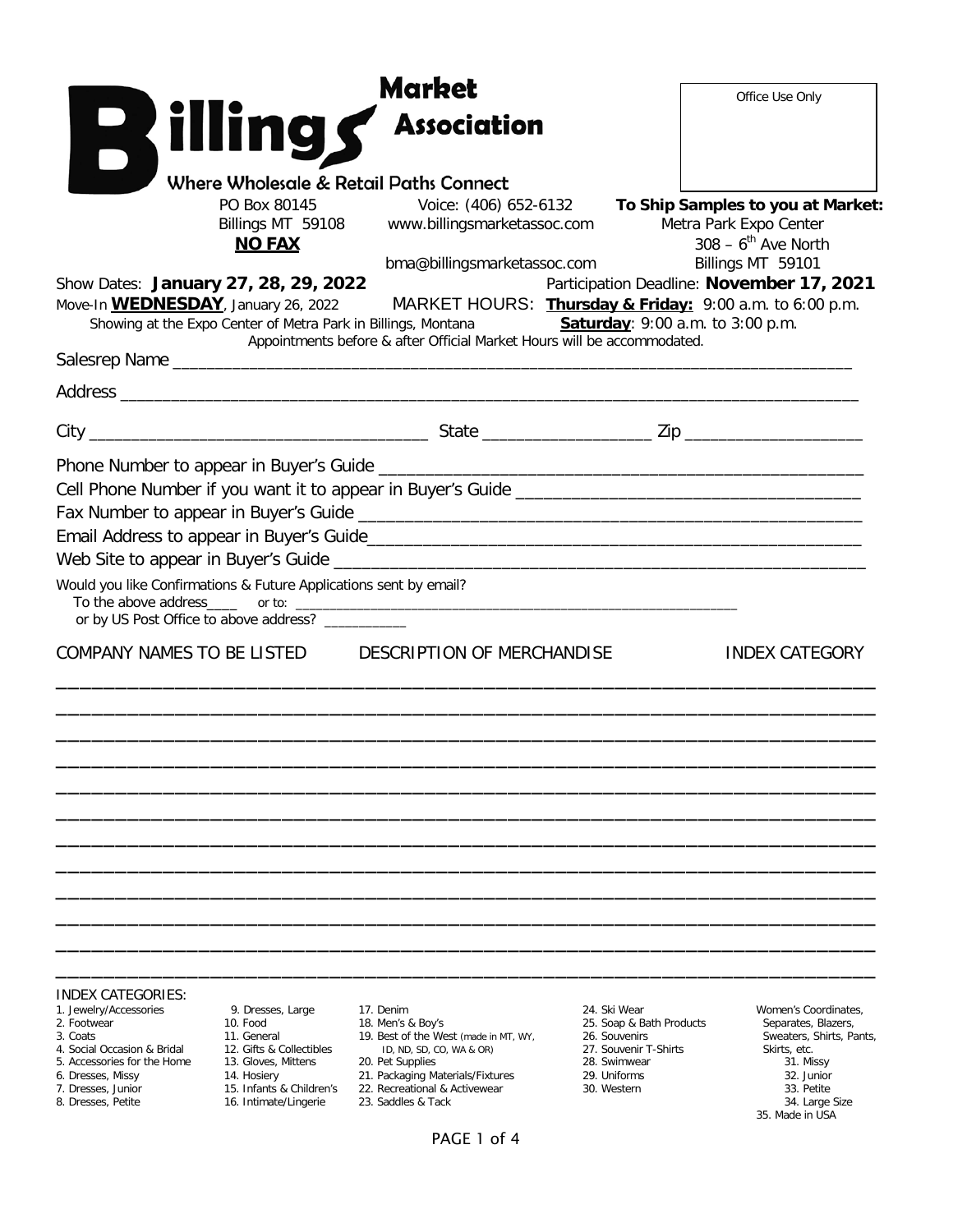## ►►►► **BOOTH ASSIGNMENT REQUESTS & EQUIPMENT NEEDS** ◄◄◄◄ **In which category would you like to be assigned booth space?** I would prefer booth \_\_\_\_\_ Children's \_\_\_\_\_ Footwear (Everything except western) \_\_\_\_\_ Recreational/Skiwear \_\_\_\_\_ Men's Clothing \_\_\_\_\_ Western \_\_\_\_\_ Saddles & Tack \_\_\_\_\_ Gifts, Food, & Home Accessories \_\_\_\_\_ Souvenirs \_\_\_\_\_ Souvenir T-Shirts Women's Clothing & Non-Cash/Carry Accessories

If there are certain lines or reps you would rather NOT be next to, please list. All forms are confidential.

\_\_\_\_\_\_\_\_\_\_\_\_\_\_\_\_\_\_\_\_\_\_\_\_\_\_\_\_\_\_\_\_\_\_\_\_\_\_\_\_\_\_\_\_\_\_\_\_\_\_\_\_\_\_\_\_\_\_\_\_\_\_\_\_\_\_\_\_\_\_\_\_\_\_\_\_\_\_\_\_\_\_\_

#### **I am requesting the following size booth:**  \_\_\_\_\_ 12' deep by 10' long .......\$ 348.00 \_\_\_\_\_ 12' deep by 12' long .......\$ 418.00 \_\_\_\_\_ 12' deep by 14' long .......\$ 487.00 \_\_\_\_\_ 12' deep by 15' long .......\$ 522.00 \_\_\_\_\_ 12' deep by 16' long........\$ 557.00 \_\_\_\_\_ 12' deep by 18' long........\$ 627.00 \_\_\_\_\_ 12' deep by 20' long .......\$ 696.00 \_\_\_\_\_ 12' deep by 22' long .......\$ 766.00 \_\_\_\_\_ 12' deep by 24' long .......\$ 836.00 \_\_\_\_\_ 12' deep by 26' long .......\$ 905.00 \_\_\_\_\_ 12' deep by 30' long ....\$ 1,044.00 \_\_\_\_\_ 12' deep by 36' long ....\$ 1,254.00

**I want one Power Box supplied to my booth: Circle one.** YES NO **\$40.00 ADDITIONAL CHARGE NO** POWER OUTLETS WILL BE ADDED DURING SETUP! Power MUST be applied for with your application and is nonrefundable.

EQUIPMENT IS LIMITED, SO PLEASE ORDER JUST WHAT YOU NEED. There is no charge for equipment listed on your application. **ANY CHANGES IN EQUIPMENT MUST BE MADE BY JANUARY 5, 2022**.

#### **Equipment Needs for my booth:** (If demand exceeds inventory of an equipment item, earliest postmark will determine allocation) **Quantity**

| Racks (These sit on the floor & are about 5' long with 1 bar to hang goods from)                |       |    |
|-------------------------------------------------------------------------------------------------|-------|----|
| Double Racks (These sit on the floor & are about 5' long with 2 bars to hang goods from)        |       |    |
| 4' Table (4' long by $2\frac{1}{2}$ ' wide) Do you want a white table cloth covering for these? | Yes * | No |
| 6' Table (6' long by $2\frac{1}{2}$ ' wide) Do you want a white table cloth covering for these? | Yes * | No |
| School Table (6' long by 1½' wide) Do you want a white table cloth covering for these?          | Yes * | No |
| 8' Table (8' long by 2½' wide) Do you want a white table cloth covering for these?              | Yes * | No |
| Chairs                                                                                          |       |    |

#### **If you order risers, order the table also.**

#### **Do you want the risers covered with white table cloths? Yes \* No**

- \_\_\_\_\_\_\_ 6' Riser: Single (one shelf built on a single 6' Table)
- \_\_\_\_\_\_\_ 6' Risers: Double (two shelves built on a single 6' Table)
- **\_\_\_\_\_\_\_ 8'** Risers: Single (one shelf built on a single 8' Table)
- 8' Risers: Double (two shelves built on a single 8' Table)

### **PLEASE DIAGRAM HOW YOU WANT YOUR EQUIPMENT PLACED IN YOUR BOOTH: (Remember to consider the width of the equipment and to note which tables get risers!)**

**\* There is a \$50.00 per Booth fee for table cloths. If any cloths are ordered, there will be a single \$50.00 charge.**

Aisle

12' deep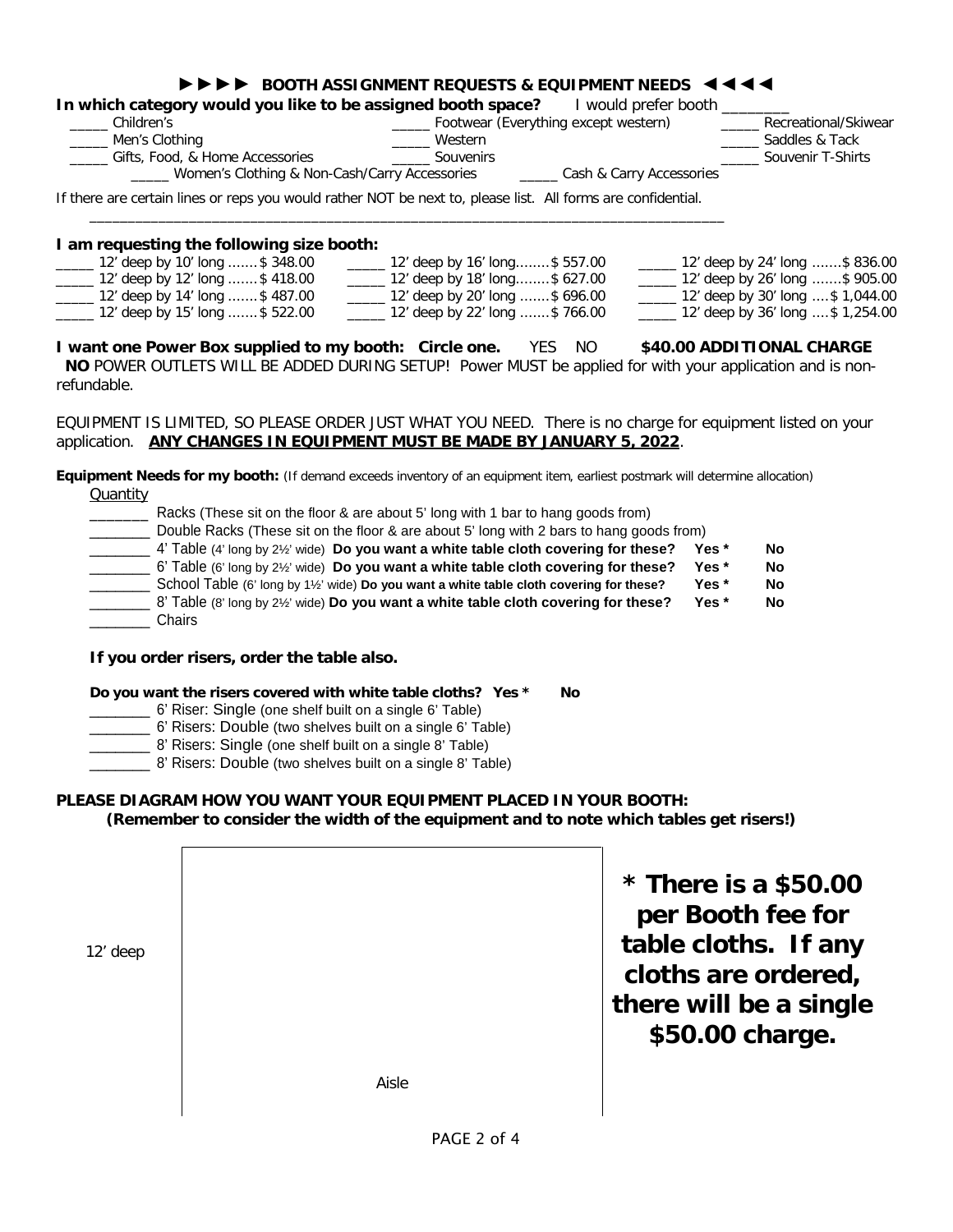# **FEE SCHEDULE**

|                                                                                                                                                                                    | Payment on Emailed/Faxed applications must be received within one week for consideration.                                                                                                                                                                                                                                                                         | <b>AMOUNT DUE</b> |
|------------------------------------------------------------------------------------------------------------------------------------------------------------------------------------|-------------------------------------------------------------------------------------------------------------------------------------------------------------------------------------------------------------------------------------------------------------------------------------------------------------------------------------------------------------------|-------------------|
| 2022 Annual Dues (Payable by all members before showing at their first market of the year)                                                                                         | \$160.00                                                                                                                                                                                                                                                                                                                                                          |                   |
| 2 Market Show Fees (It is mandatory to pay for two shows the 1 <sup>st</sup> market of the year) @ \$90.00/ea                                                                      |                                                                                                                                                                                                                                                                                                                                                                   |                   |
|                                                                                                                                                                                    | MINIMUM That Must Accompany All Applications of Previous Members                                                                                                                                                                                                                                                                                                  | \$340.00          |
| If you are just joining:                                                                                                                                                           |                                                                                                                                                                                                                                                                                                                                                                   |                   |
|                                                                                                                                                                                    |                                                                                                                                                                                                                                                                                                                                                                   | 100.00            |
| 2 Market Show Fees (It is mandatory to pay for two shows the 1 <sup>st</sup> market of the year) @ \$90.00/ea                                                                      |                                                                                                                                                                                                                                                                                                                                                                   |                   |
|                                                                                                                                                                                    | MINIMUM That Must Accompany All Applications of all New Members                                                                                                                                                                                                                                                                                                   | \$280.00          |
| $\blacktriangleright\blacktriangleright\blacktriangleright\blacktriangleright\blacktriangleright$<br>confirmation of space. ▶▶▶▶ All payments must be received by January 5, 2022. | Payment of additional charges may either be included with application or they will be invoiced with the                                                                                                                                                                                                                                                           |                   |
|                                                                                                                                                                                    |                                                                                                                                                                                                                                                                                                                                                                   |                   |
|                                                                                                                                                                                    |                                                                                                                                                                                                                                                                                                                                                                   |                   |
|                                                                                                                                                                                    |                                                                                                                                                                                                                                                                                                                                                                   |                   |
|                                                                                                                                                                                    | If you are requesting ANY Table or Riser Cloths, there is a \$50.00 charge per booth \$50.00                                                                                                                                                                                                                                                                      |                   |
|                                                                                                                                                                                    |                                                                                                                                                                                                                                                                                                                                                                   |                   |
|                                                                                                                                                                                    | * Grids (7' x 2') for use in Booths: Grids do not stand by themselves. _________ @ rental of \$20.00 ea  _________                                                                                                                                                                                                                                                |                   |
|                                                                                                                                                                                    |                                                                                                                                                                                                                                                                                                                                                                   |                   |
|                                                                                                                                                                                    | Black/White Advertising: 1/2 Page Ad in the January 2022Buyer's Guide (7" wide x 4.8" high) \$80.00 __________                                                                                                                                                                                                                                                    |                   |
|                                                                                                                                                                                    |                                                                                                                                                                                                                                                                                                                                                                   |                   |
|                                                                                                                                                                                    |                                                                                                                                                                                                                                                                                                                                                                   |                   |
|                                                                                                                                                                                    |                                                                                                                                                                                                                                                                                                                                                                   |                   |
|                                                                                                                                                                                    |                                                                                                                                                                                                                                                                                                                                                                   |                   |
|                                                                                                                                                                                    |                                                                                                                                                                                                                                                                                                                                                                   |                   |
|                                                                                                                                                                                    |                                                                                                                                                                                                                                                                                                                                                                   |                   |
|                                                                                                                                                                                    | 1 or 2 Shelves available for Display Grids at no additional cost. Circle 1 or 2 Shelves                                                                                                                                                                                                                                                                           |                   |
|                                                                                                                                                                                    | * Each Grid is marked with rep name & booth. Rep is responsible for hardware to attach items. Limited number available.                                                                                                                                                                                                                                           |                   |
| sent as an attachment.                                                                                                                                                             | Individual Market Buyer Registration List: Each BMA member attending the January 2022 Market will receive an electronic<br>copy of the Buyer's Registration List of those stores attending just the January 2022 Market at no charge. This will be<br>Paper version preferred instead? Yes No<br><b>Email attachment sent in: (mark one)</b> PDF or Word or Excel |                   |
| <b>Email Address:</b>                                                                                                                                                              |                                                                                                                                                                                                                                                                                                                                                                   |                   |
|                                                                                                                                                                                    |                                                                                                                                                                                                                                                                                                                                                                   |                   |
|                                                                                                                                                                                    |                                                                                                                                                                                                                                                                                                                                                                   |                   |
|                                                                                                                                                                                    |                                                                                                                                                                                                                                                                                                                                                                   |                   |
|                                                                                                                                                                                    | (Applies to all sales managers, company officers, and other company sales reps not members of BMA helping in booth)                                                                                                                                                                                                                                               |                   |
|                                                                                                                                                                                    | Individual Name AND Company Name for each Factory Badge:                                                                                                                                                                                                                                                                                                          |                   |
|                                                                                                                                                                                    |                                                                                                                                                                                                                                                                                                                                                                   |                   |
|                                                                                                                                                                                    | Associate Badges: spouses, models, and helpers not employed by a line you represent. No charge.                                                                                                                                                                                                                                                                   |                   |
|                                                                                                                                                                                    | the control of the control of the control of the control of the control of the control of                                                                                                                                                                                                                                                                         |                   |
| <b>Check enclosed</b>                                                                                                                                                              |                                                                                                                                                                                                                                                                                                                                                                   |                   |
| If check does not clear, a \$10.00 Returned Check Charge will apply.                                                                                                               |                                                                                                                                                                                                                                                                                                                                                                   |                   |
|                                                                                                                                                                                    | <b>EXECUTE:</b> A 5% Processing Fee will be added to all Credit Card Transactions                                                                                                                                                                                                                                                                                 |                   |
| <b>Charge to Credit Card:</b> Visa                                                                                                                                                 | MasterCard<br><b>American Express</b><br><b>Discover</b>                                                                                                                                                                                                                                                                                                          |                   |
|                                                                                                                                                                                    |                                                                                                                                                                                                                                                                                                                                                                   |                   |
|                                                                                                                                                                                    |                                                                                                                                                                                                                                                                                                                                                                   |                   |
|                                                                                                                                                                                    |                                                                                                                                                                                                                                                                                                                                                                   |                   |
|                                                                                                                                                                                    |                                                                                                                                                                                                                                                                                                                                                                   |                   |
|                                                                                                                                                                                    | Listed cardholder authorizes BMA to charge credit card account for necessary fees for the BMA Market, Jan 27, 28, 29, 2022. BMA reserves the right to charge Exhibitor for the difference between the Exhibitors estimate of c                                                                                                                                    |                   |
|                                                                                                                                                                                    |                                                                                                                                                                                                                                                                                                                                                                   |                   |
|                                                                                                                                                                                    |                                                                                                                                                                                                                                                                                                                                                                   |                   |